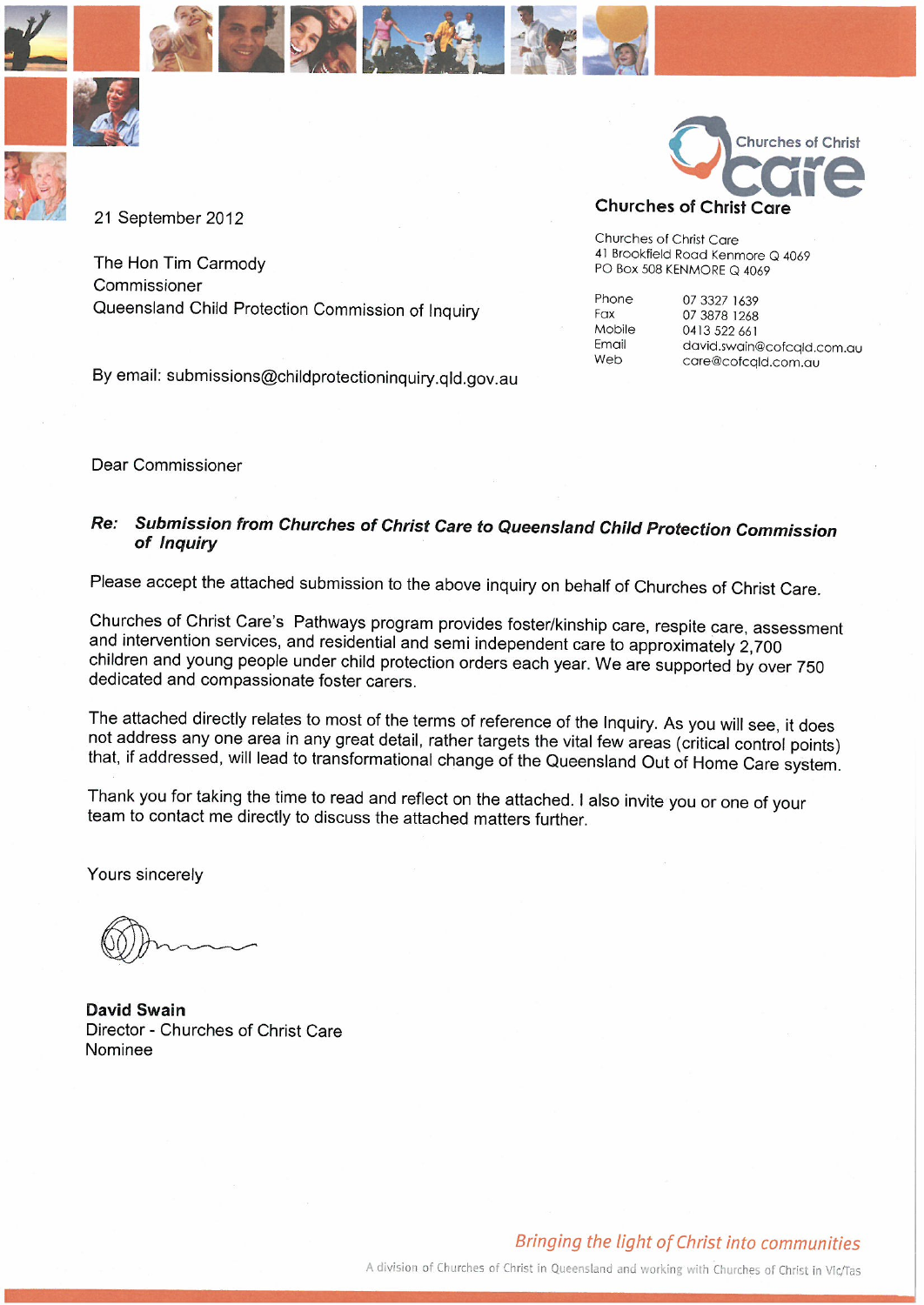

# **Churches of Christ Care Submission to Queensland Child Protection Commission of Inquiry September 2012**

## **About Churches of Christ Care**

Established in 1930, today Churches of Christ Care is one of the nation's largest and most diverse providers of community services, care and accommodation. We operate 145 services with the support of more than 3,100 staff and over 650 volunteers. We provide services across Queensland (from the Gulf in the north, south to the Gold Coast and west to Cunnamulla), in northern New South Wales, and in the greater Melbourne area.

We are incorporated under Letters Patent under the Religious Educational and Charitable Institutions Act, and our services are funded by a mix of government subsidies, grants, fees and charges for our services such as early childhood services and residential aged care, and through fundraising activities.

Our services are offered to all those in need regardless of religious background. Churches of Christ Care is built on a foundation of Christian values, commitment to quality care, and trust and respect for clients and the community.

Churches of Christ Care's variety of services are grouped into five operational areas: Child, Youth & Family Care; Housing; Retirement Living; Community Aged Care; and Residential Aged Care. We are one of Queensland's largest providers in most of these areas.

## **Child, Youth & Family Care**

Our Child, Youth and Family Care area includes a broad range of early childhood services and our child protection services, Pathways.

We are one of Queensland's largest providers of Out of Home Care services, providing services in Mount Isa, Townsville, Bowen, Mackay, Bundaberg, Maryborough Fraser Coast, Caboolture, Brisbane, Ipswich, Logan and the Gold Coast.

Our Pathways programs provide foster/kinship care, respite care, assessment and intervention services, and residential and semi-independent care, to over 2,600 children and young people under child protection orders each year. Over 750 dedicated and compassionate foster carers work closely with Pathways staff to provide a vital safety net to these children and young people who have often come from backgrounds of abuse and neglect.

Churches of Christ Care is also one of Queensland's leading providers of high quality, accredited child care services, and operates 20 licensed and accredited services for children from birth to 16 years.

Our Pathways services benefit from a close working relationship with other Churches of Christ Care programs, especially early childhood services (e.g providing care for special needs children) and our housing program (e.g providing accommodation for young people in the Semi Independent Living Program). This continuum of care promotes positive outcomes for young people. In addition, the capital generated through broader organisational operations allows us to invest in areas that the Government is often reticent to fund (such as new residential buildings).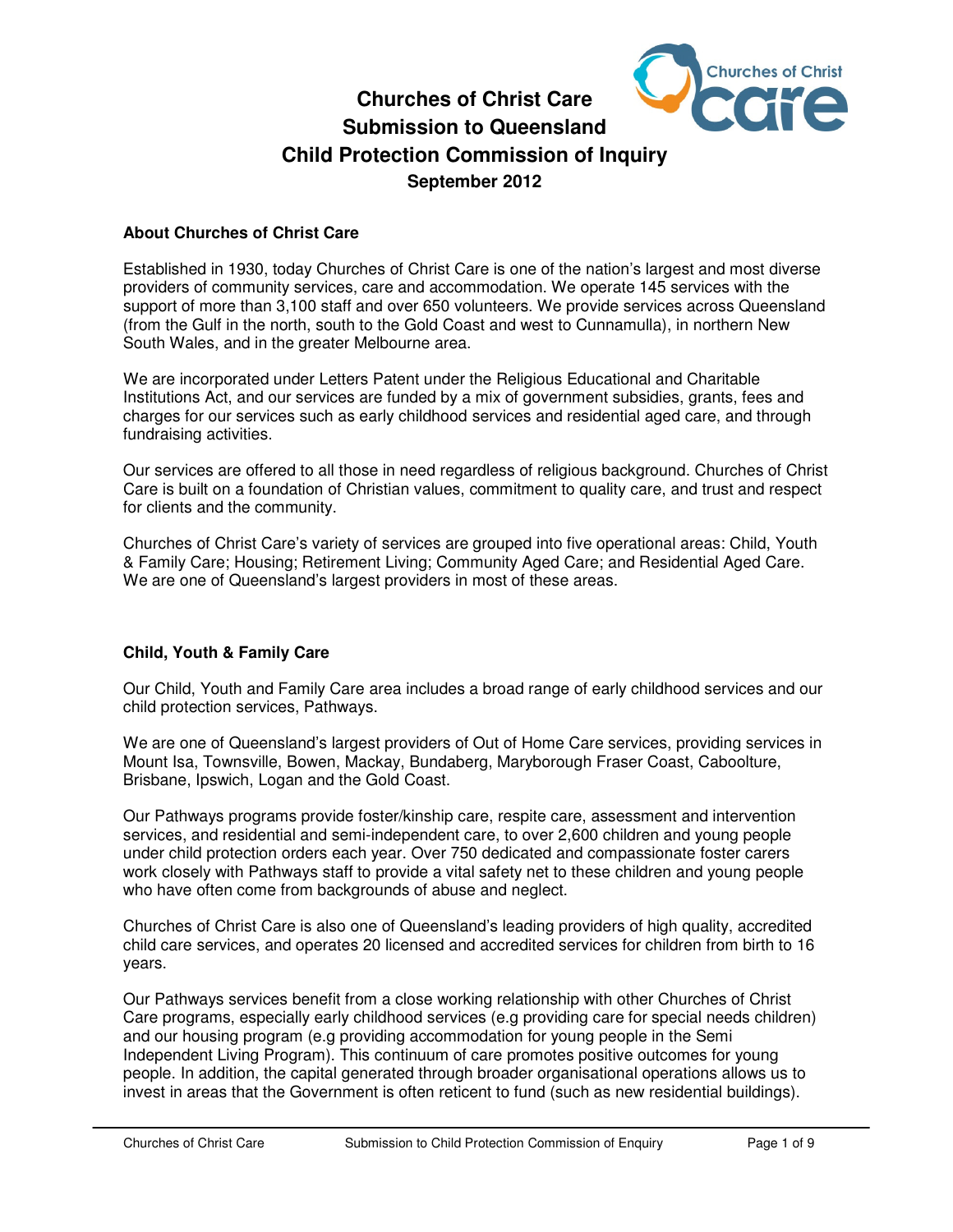## **Summary of Submission**

Attachment 1 provides a diagrammatic summary of Churches of Christ Care's submission to the Queensland Child Protection Commission of Inquiry. Our submission is not lengthy, nor complex, rather it targets the vital few areas (critical control points) that, if addressed, will lead to transformational change to the Queensland Out-of-Home Care system. Effecting these changes will not only benefit vulnerable children, young people and the Queensland community, but we are also of the view that adequately addressing these factors will lead to significant efficiencies and cost saving for the public purse.

The attachment highlights the need to:

- firstly focus on strategies that prevent children and young people coming into out-of-home care;
- ensure that children, if they need to come into the out-of-home care system, spend as little time there as necessary through timely and effective case management and proactively identifying appropriate exit opportunities/strategies from out-of-home care. We believe that case management is best provided by the non-government sector, allowing the government to focus on their statutory functions of ensuring a child is safe, and preventing current duplication of roles and responsibilities;
- re-structure the Department's funding and administrative system, promoting a more flexible environment in which the needs of children and young people can be most appropriately met. We are very supportive of quality monitoring of providers and of ensuring good stewardship of public funds. However, the current system contributes to inefficiency, poor stewardship, and does not measure the most important quality indicators;
- re-focus the system (including components of funding, quality and case management) to place greater emphasis on outcomes for young people. What would the system look like if the Department and NGOs were funded according to: sustained reunification; school attainment; job acquisition; absence of teenage pregnancy; getting a driver's licence; rates of juvenile detention; incarceration in the three years post leaving care; not to mention attaining the range of other goals that a young person may set for themselves.

The following pages provides further detail on the above, also supplying case studies that highlight the issue, and potential solutions.

## **Further Information:**

### **David Swain**

Director – Churches of Christ Care Nominee Ph: 3327 1639 Mob: 0413 522 661 E: david.swain@cofcqld.com.au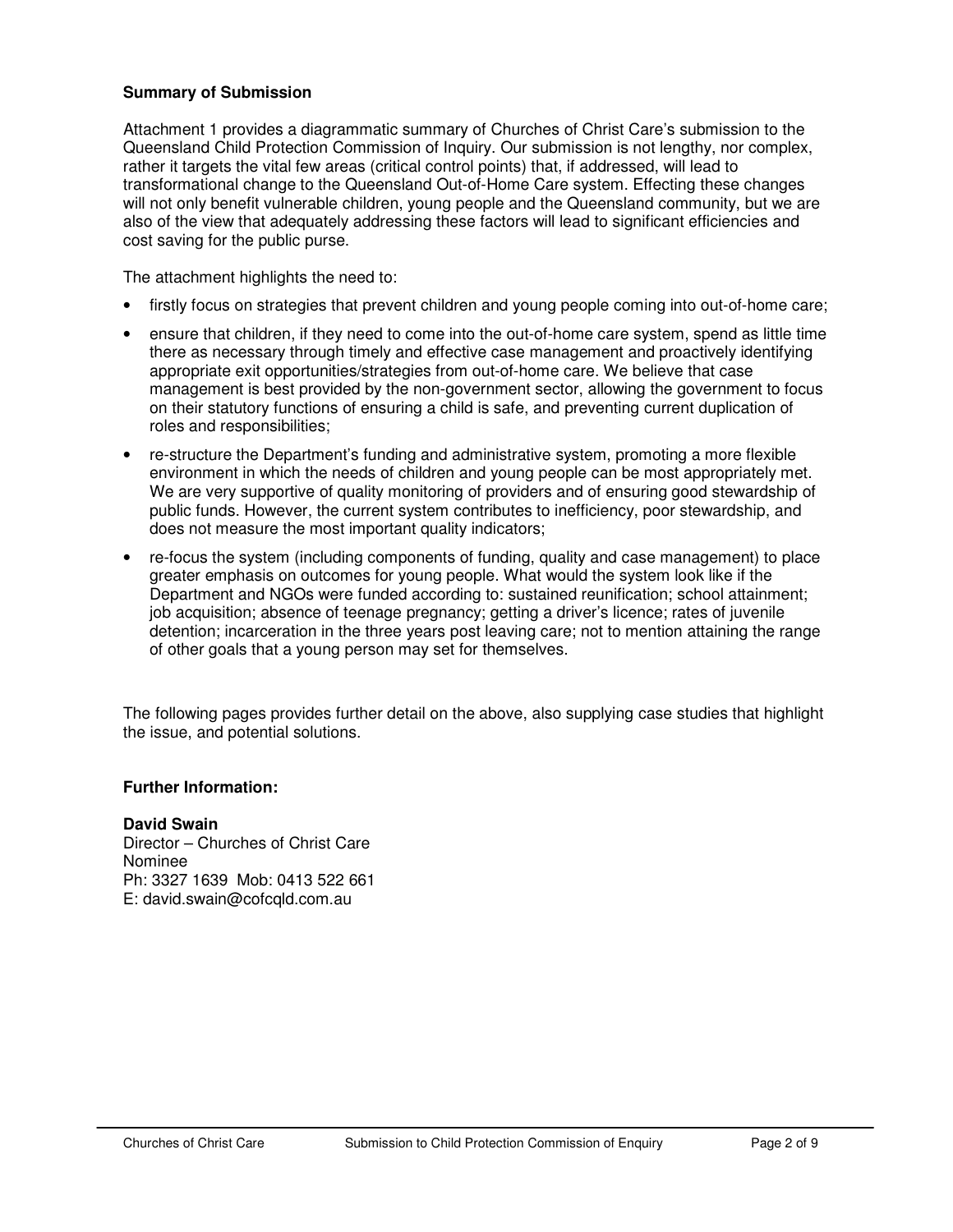## *Address Upstream Factors ...* **Prevent Young People Entering the System**

| <b>Issue</b> | The current approach to the intake of child protection concerns, involves an assessment of the                                                                                                                                                                                                                                                                                                                              |
|--------------|-----------------------------------------------------------------------------------------------------------------------------------------------------------------------------------------------------------------------------------------------------------------------------------------------------------------------------------------------------------------------------------------------------------------------------|
|              | information received against a threshold. If the threshold is not deemed to require statutory<br>investigation, the Department may or may not refer to a Referral for Active Intervention (RAI)                                                                                                                                                                                                                             |
|              | service. This approach is a block to the system in that proactive responses to families are only<br>sometimes referred to an agency and then only to a RAI service. RAI services are only located<br>in larger centres and not available in most areas. A statutory investigation may be provided at a<br>later time if further information is gathered about the family which then reaches the investigation<br>threshold. |

Referral to support services such as emergency relief, living support, parenting play groups, social and community connections and child care reduce the risk of children being exposed to further harm. Queensland has a wealth of support services which could be effectively utilised as prevention supports for families. The listings of these resources are not readily accessible for the referral of families at risk of harming their children.

In the last five years the highest number of substantiated abuse for children in Queensland has been emotional harm and neglect both of which are more likely to be positively influenced by support inputs into families.

**Case Study** A fostering service placed three children aged between nine and 12 years. This was their first time in out of home care. The child protection history showed 69 intakes and notifications over the 12 years whereby the issues reoccurred and remained unaddressed.

> Once placed in foster care, they went through three different placements and after the unexpected death of the third carer, and a placement not being able to be secured, the children were placed back within their family home and the child protection issues were addressed. These matters could have been addressed in the first instance with preventative strategies.

> This example highlights the continued resourcing of reactive government responses rather than a proactive finite response focused on root causes, and utilising existing community supports.

| <b>Solutions</b> |           | Introduce a formal referral process whereby child protection concerns assessed to be below<br>departmental threshold for investigation are referred to funded NGOs for assessment and<br>access to other support services (eg emergency food services, parenting groups, job<br>search, accommodation).                                                                                       |
|------------------|-----------|-----------------------------------------------------------------------------------------------------------------------------------------------------------------------------------------------------------------------------------------------------------------------------------------------------------------------------------------------------------------------------------------------|
|                  | $\bullet$ | Prevention Packages would see a non government provider schedule two contacts with the<br>identified family, supporting them to access existing supports within the community.                                                                                                                                                                                                                |
|                  | ٠         | Fund specialist child care places for families where risks are identified for children under<br>school age. Research indicates that the younger the child/ren, the greater the risk of<br>harm. Attendance at child care reduces the possible triggers for harm. Early childhood<br>providers such as Churches of Christ Care are also equipped to provide broader family<br>support as need. |
| <b>Benefits</b>  | $\bullet$ | Strong proactive referrals to non-government services at the intake stage will result in<br>greater preventive supports which will divert these families from re-notification and<br>subsequent higher level interventions. Ultimately this will lead to less systematic abuse of<br>Queensland child/ren.                                                                                    |
|                  |           | This approach sees the existing resources within Queensland communities accessible<br>rather than an over reliance on government funded support services. It builds a culture of<br>community responsibility.                                                                                                                                                                                 |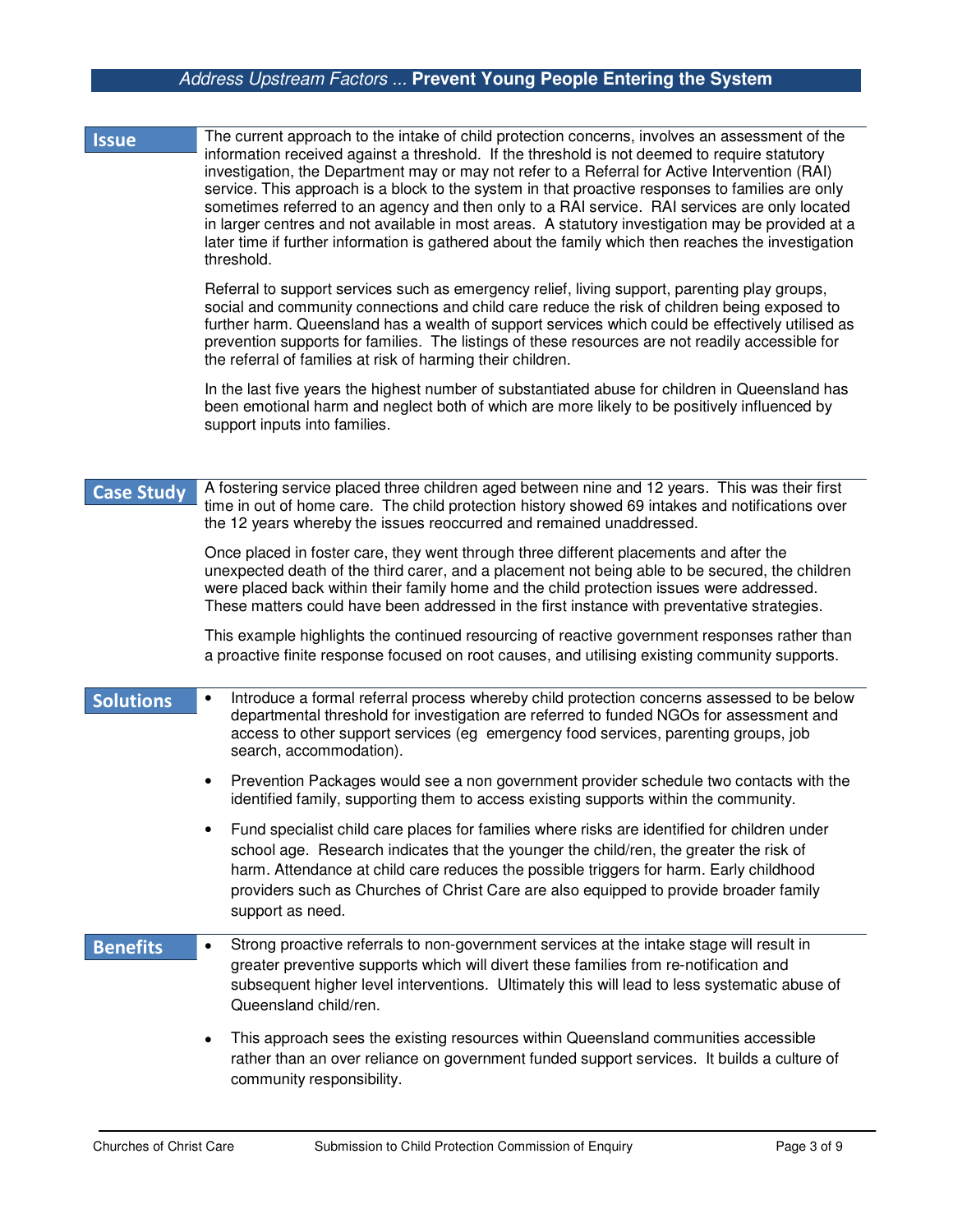## *Keep Young Persons Moving towards Positive Long Term Goals ...* **Ensure Timely and Effective Case Management**

| <b>Issue</b>      | The focus and resourcing of case management for children and young people on statutory<br>orders is not a priority within the Department as it competes with the statutory work related to<br>child protection investigations and other statutory tasks such as court related work.<br>This results in inability to secure timely and appropriate family/kinship placements; delays to<br>children and young people progressing out of the system; young people escalating in<br>behaviours so that they require more costly care models; and lack of appropriate support for<br>young people to meet their goals and potential, with consequential long term harm.<br>The focus on case management by a non-statutory provider would ensure the priority remains<br>outcomes for children and young people (beyond just being in a safe place) and better<br>resourcing the child's family or kin to meet the child/ren's needs. |
|-------------------|-----------------------------------------------------------------------------------------------------------------------------------------------------------------------------------------------------------------------------------------------------------------------------------------------------------------------------------------------------------------------------------------------------------------------------------------------------------------------------------------------------------------------------------------------------------------------------------------------------------------------------------------------------------------------------------------------------------------------------------------------------------------------------------------------------------------------------------------------------------------------------------------------------------------------------------|
| <b>Case Study</b> | Lee is a 14 year-old young person in a Pathways Immediate Response Residential (12 week<br>short term residential service) for the last 10 weeks. In that time he has exhibited some<br>complex and challenging behaviours e.g. physical aggression, fire lighting both at the residential<br>and in the community, and self harming behaviours.<br>His trauma history includes physical abuse by his father and emotional harm and neglect by his<br>mother. He is being transitioned to another residential as per departmental case plan. However<br>Pathways was approved to complete a Placement Needs Assessment on Lee whereby we<br>identified three possible kinship placement options and an existing respite option.                                                                                                                                                                                                   |
|                   | The current structure of case management means we cannot action these possible placement<br>options, only advise the Department of their existence. If case management sat with the<br>provider/NGO, these kinship options could be explored and assessed therefore diverting the<br>young person from requiring residential or general foster care services.                                                                                                                                                                                                                                                                                                                                                                                                                                                                                                                                                                     |
| <b>Solutions</b>  | Case management of children and young people subject to Intervention with Parental<br>Agreement (IPA) orders and Protective Supervision Orders be referred to the non-<br>government sector.<br>Case Management of children and young people on Child Protection Orders be referred to<br>$\bullet$<br>the non-government sector and the Department remains focused on statutory services.                                                                                                                                                                                                                                                                                                                                                                                                                                                                                                                                        |
| <b>Benefits</b>   | The focus and resources related to case management is targeted to addressing the child<br>protection issues or securing the placement of the child/ren within their family or kin,<br>therefore ensuring positive child and family outcomes and enhanced cost efficiency which is<br>better for all Queensland.<br>Motivation is on ensuring that children/young people in out-of-home care are in the most<br>$\bullet$<br>appropriate (and often least costly) care option, and not the most expeditious.<br>The government service will be able to focus on the statutory tasks related to child<br>$\bullet$<br>protection without managing the competing tasks of case management.                                                                                                                                                                                                                                           |
|                   |                                                                                                                                                                                                                                                                                                                                                                                                                                                                                                                                                                                                                                                                                                                                                                                                                                                                                                                                   |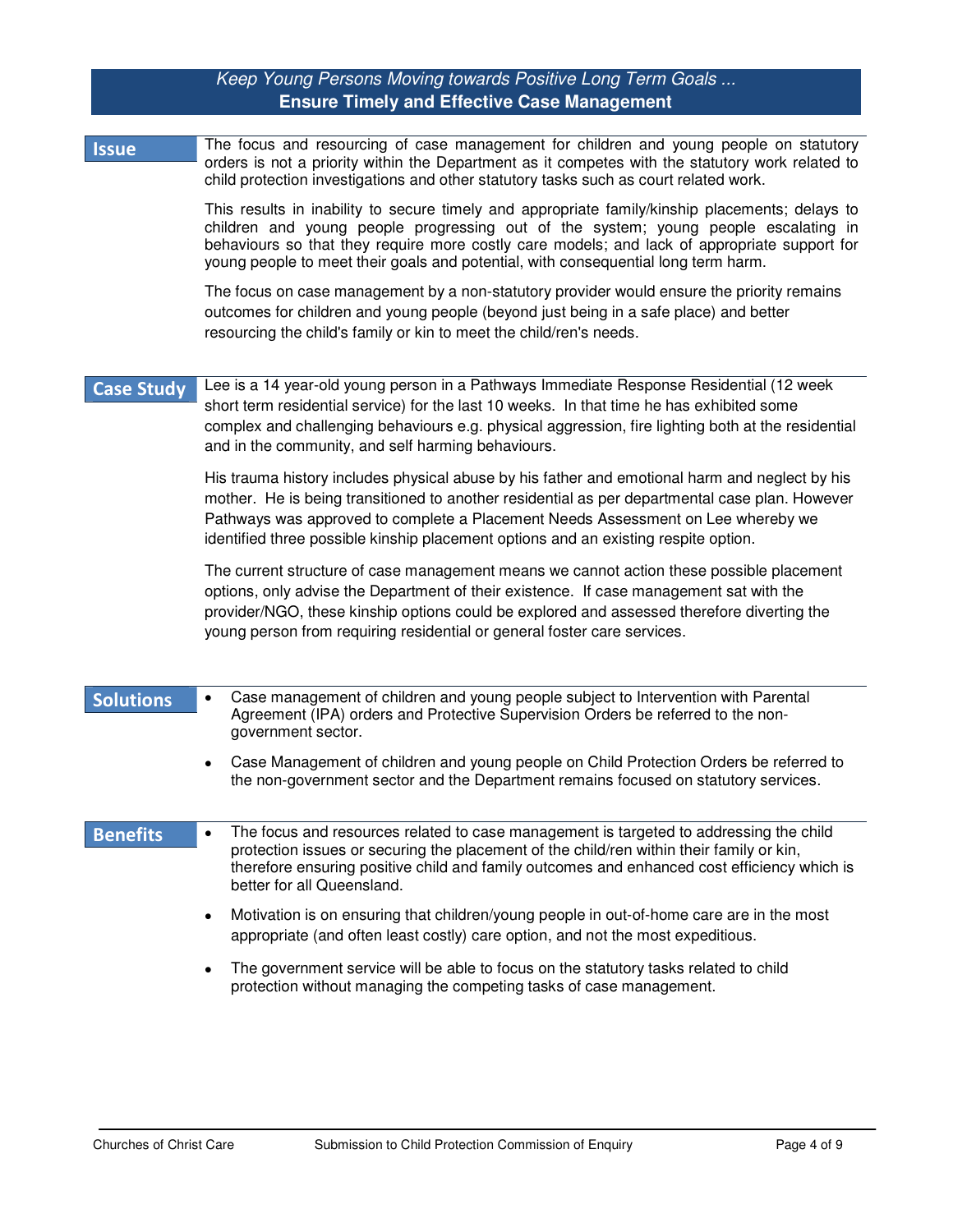### *Measure the Things that Matter ...* **Focus on Outcomes**

### **Iss**  During the previous Forde and CMC Inquiries many recommendations were made in relation to the regulation of out-of-home care for children. Since this time Child Safety Standards have been developed and these have been used as the means to assess the standard of care which children receive when placed in out-of-home care. Initial recommendations were about quality assurance for both government and non-government provision of out-of-home care, however the licensing process has only been applied to services delivered by non-government organisations.

Standard Two of the Licensing framework is intended to be about "Responding to the needs of children, young people and families". The standard addresses: **procedures** for how to do things such as introducing children or young people to the Service, identifying strengths and needs, delivering services and reviewing their efficacy; **knowledge** needed to provide these services, and **records** relating to these things. When viewed in total it is noted that the standard talks about matters (inputs) that relevant to achievement of outcomes for children and young people, but does not focus on outcomes per se.

We are also of the view that:

- the current quality assurance process for non-government services providing out-ofhome care is onerous and resource intensive;
- Child Safety Standards are inconsistently interpreted and measured by departmental staff and by different Independent External Assessors;
- NGO services are assessed on the completion of processes that are in turn reliant on the completion of tasks by the Department, who themselves are not held accountable for the completion of the task: this is manifestly unfair and unreasonable.

In the past, we've tended to focus on Outputs - the "what we do and who we reach." Going forward we need to be asking: "What difference does it make?" This is a question about Outcomes.

## **Case Study**

**Case Study 1:** Jeff was previously placed in a Pathways Residential for approximately one year. Jeff made disclosures of sexual interactions with other residents, contributing to a Matter of Concern (MOC) being raised against the service. There were approximately 25 reported assaults against staff during Jeff's placement (not including verbal assault/aggression), including: the threat to rape a staff member; exposing himself to staff; throwing a knife/other objects at a staff member; common assault. This was a highly stressful time for the service's staff and other young people.

After a period in juvenile detention, the regional office of the Department was desperately looking to place Jeff and referred him back to Pathways. Local Pathways management refused the placement due to concerns for the health and safety of other young people and staff, and a likely inability to meet the Statement of Standards in relation to Jeff's Care.

The Regional Manager of the Department took the matter to the Nominee for Churches of Christ Care and used coercive tactics, pressuring the Nominee to accept the placement and threatening to escalate the matter within the Department if we didn't.

The Nominee supported the decision of the Pathway's managers and refused the placement. The Nominee however offered to explore more appropriate accommodation options with the Department (e.g 1:1 care in another dwelling). This option was not pursued.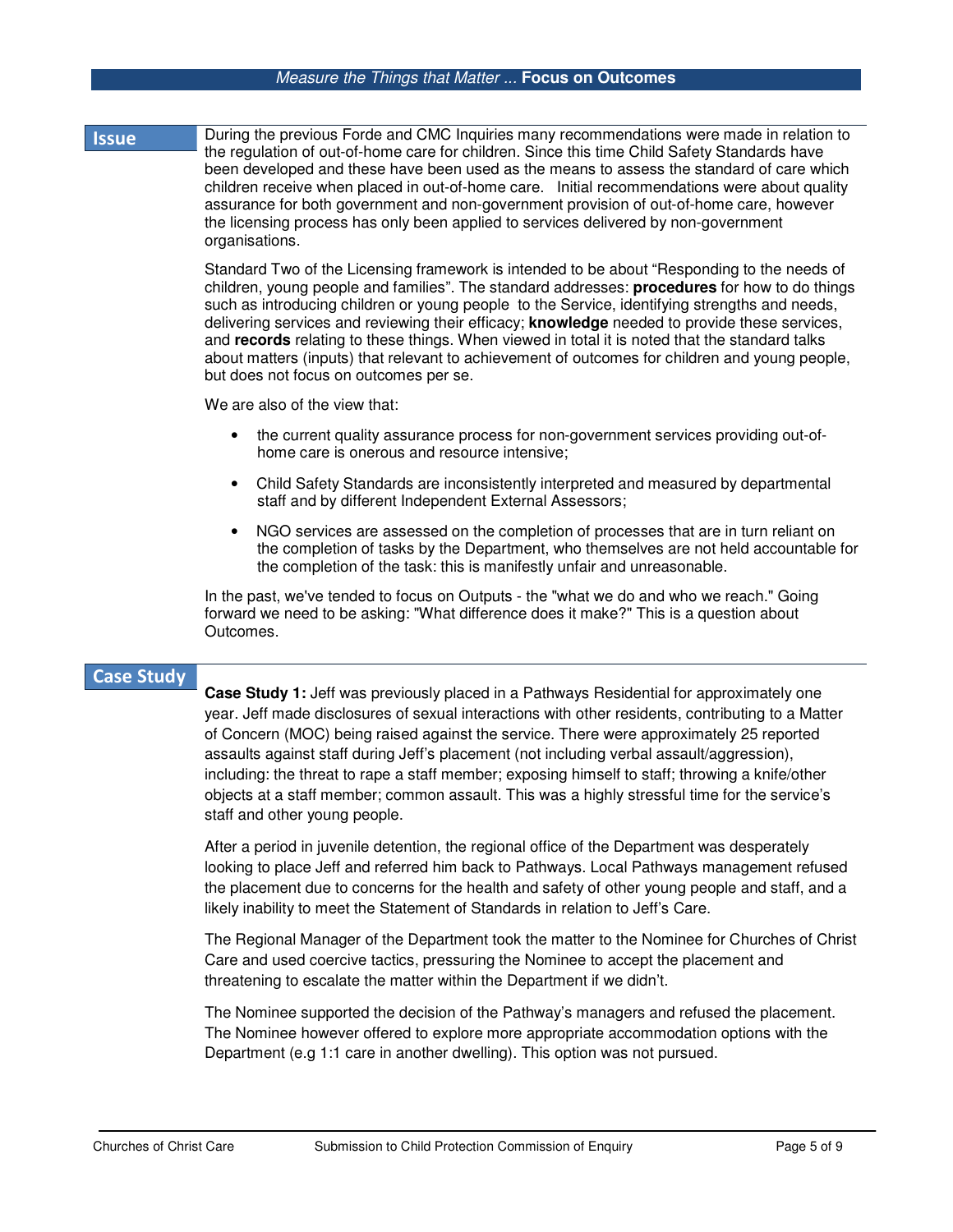This episode called into question: 1) the independence of the NGO and the Nominee to make independent decisions in the interests of young people, staff and their organisation (or whether they were/are viewed as a branch office of the Department); 2) whether decisions being considered were truly in the interests of the young person(s), or were unreasonably constrained by budget and other factors; and 3) the limited range of options open to the justice system, the Department and NGO's in responding to the needs of young people with extreme (violent/offending) behaviours.

**Case Study 2:** Standard 2 of the Licensing framework for out-of-home care requires services to have copies of specific Departmental documents including Authority to Care Forms, Placement Agreements, Department Case Plans.

Where we do not have a copy of these documents, we must show evidence that we have requested this of the Department, and made follow up requests at regular intervals. In one Pathways fostering service (placing 290 children) in one month we completed 624 requests forms for three Child Safety Service Centres seeking copies of the forms as an attempt to meet our licensing requirements.

We are penalised by the Department if we do not ask the Department for these forms often enough (i.e monthly), regardless of the fact that the Department should have given us these forms in the first place, without us asking!

- **Solutions**  • Develop a transparent quality assurance model whereby all services providing out-of-home care, both government and non-government, are assessed against the same measures and held accountable for ensuring that consistent, outcome focused, quality services are provided.
	- Develop a regulatory framework that is assessed against specific, measured and reportable outcomes. Some outputs have a place, however the focus of the framework should be on outcomes.
	- Focus more on measures such as sustained reunification; school attainment; job acquisition; absence of teenage pregnancy; getting a driver's licence; rates of juvenile detention; incarceration in the three years post leaving care; not to mention attaining the range of other goals that a young person may set for themselves.

#### **Benefits** • Higher quality and more consistent service delivery.

• More time spent on service delivery and providing direct care and support services, rather than meeting a required process that does not add value or lead to good outcomes for children, young people and their families.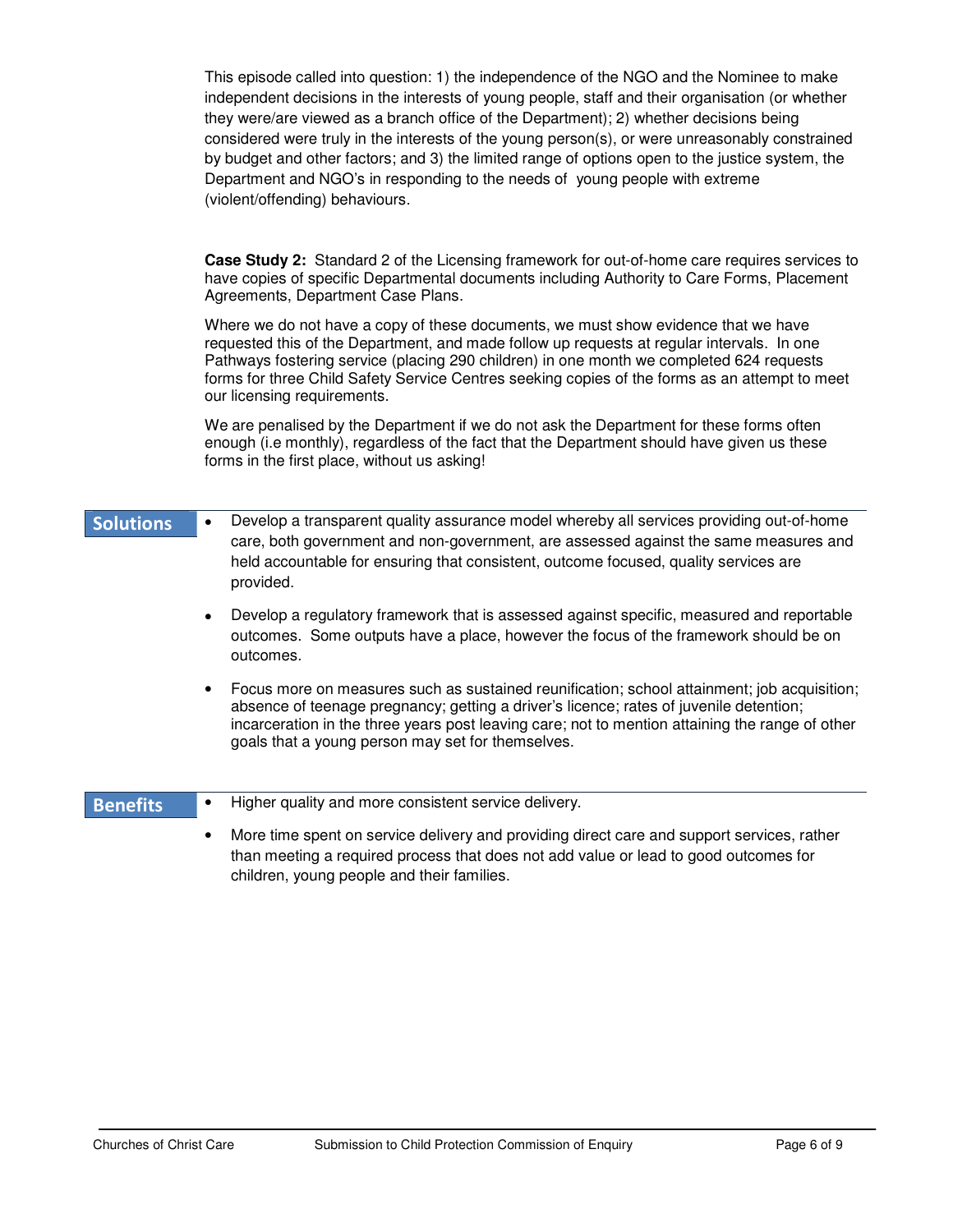# *Give NGO's the Tools to be More Effective ...* **Promote System Flexibility**

| <b>Issue</b>      | Service delivery funding is provided for a specific number of placements attached to a<br>$\bullet$<br>specific service type (e.g Fostering; Specialist Fostering; Residential; Semi Independent<br>Living) in one specific geographical location (defined by Departmental regions). This results<br>in systemic blocks to providing individualised support, and a continuum of care when<br>required (e.g when moving children and young people into more appropriate and cost<br>effective care options).                                                                                                                                                                                                                                                                                                                                                              |
|-------------------|--------------------------------------------------------------------------------------------------------------------------------------------------------------------------------------------------------------------------------------------------------------------------------------------------------------------------------------------------------------------------------------------------------------------------------------------------------------------------------------------------------------------------------------------------------------------------------------------------------------------------------------------------------------------------------------------------------------------------------------------------------------------------------------------------------------------------------------------------------------------------|
|                   | The Department has a fixation on financial acquittal, accounting for every dollar (albeit<br>$\bullet$<br>largely regardless of what is achieved with the funds). Surplus funds are required to be<br>returned, or rather withheld against future funding. This presents a disincentive to good<br>stewardship: organisations that waste money do not have to return any!                                                                                                                                                                                                                                                                                                                                                                                                                                                                                                |
|                   | The regionalised structure of the Department's service delivery is resource intensive and at<br>$\bullet$<br>times provides for inconsistent and inefficient responses to community and family needs.<br>The regional structure inhibits a statewide approach to Child Protection.                                                                                                                                                                                                                                                                                                                                                                                                                                                                                                                                                                                       |
|                   | The Department acts as the funder/purchaser, regulator, co-provider, and is also the non-<br>٠<br>government sector's main competitor for staff. This may be seen as anti-competitive, and at<br>very least is inappropriate.                                                                                                                                                                                                                                                                                                                                                                                                                                                                                                                                                                                                                                            |
|                   | The service specific approach to non-government quality assurance process is resource<br>٠<br>intensive and inconsistent.                                                                                                                                                                                                                                                                                                                                                                                                                                                                                                                                                                                                                                                                                                                                                |
| <b>Case Study</b> | Case Study 1: Across Churches of Christ Care, 38 separate license applications (LCS1 forms)<br>must be completed to meet the Department's current requirement to lodge separate applications<br>for each Departmental region, and out-of-home care program type which we operate. Currently,<br>each application takes around 11 hours of staff time to collate and complete the required<br>paperwork. This equates to approximately 418 human resource hours, and consequential time<br>for Departmental officers. This figure exponentially increases when considering quarterly<br>financial acquittals and annual financial acquittals. Churches of Christ Care estimates that it<br>could save in the order of \$500k p.a through streamlining child protection related compliance<br>costs: this would likely also result in a similar saving for the Department. |
|                   | Case Study 2: Churches of Christ Care was granted places to commence a new residential<br>care service in a specific Department region. We own a vacated child care service that we<br>proposed to convert for this purpose. The building, environment and amenity were ideal for a<br>residential. The Department did not approve this because the potential dwelling was out of the<br>region, albeit by only one kilometre. Churches of Christ Care had to find over \$800k to purchase<br>another house considered "in region".                                                                                                                                                                                                                                                                                                                                      |
| <b>Solutions</b>  | Implement a single point (and preferably state level) funding model whereby NGO's<br>receive a pool of funding with indicative area specific placement type requirements eg<br>Mount Isa area has 97 family based moderate to high placements, two residential<br>complex placements, two residential extreme placements, six intensive fostering for<br>complex and extreme placements, and two supported independent moderate to high<br>placements (using departmental behavioural classifications).                                                                                                                                                                                                                                                                                                                                                                  |

• Introduce outcome/output based funding, whereby providers are required to attain a range of outcomes and outputs, and can retain any surplus they generate. In the case of Churches of Christ Care, 100% of retained funds are reinvested into service provision.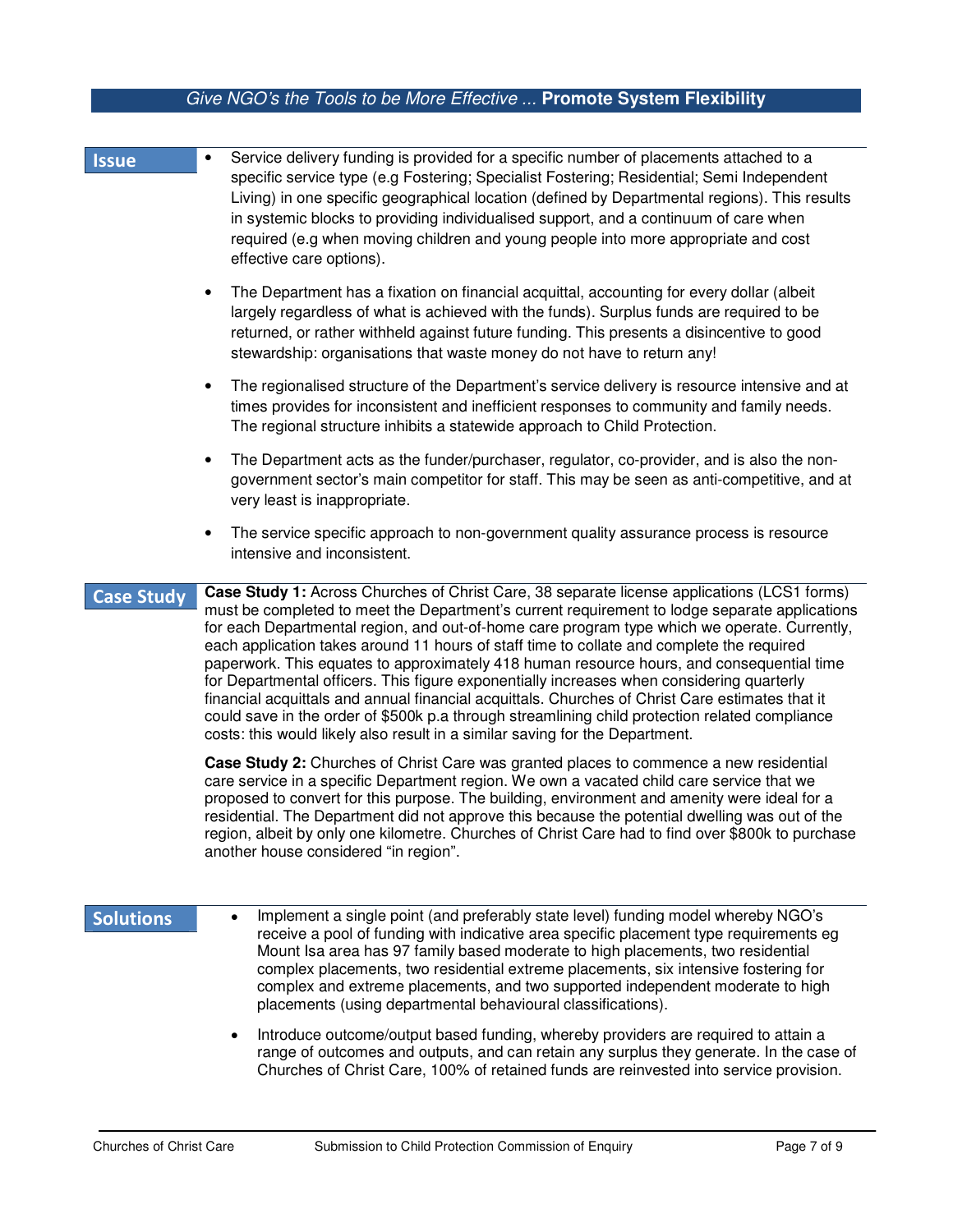- Develop a statewide approach to Department service delivery, increasing consistency and focus on meeting child and family needs.
- Implement a single licensing process for NGOs, that also includes mechanisms for ensuring quality and service standards are maintained at the frontline.

## **Benefits** • More flexible funding arrangements will ensure a greater ability to meet the changing needs of a child and their family, and can ensure the provision of appropriate services at the time that they are required.

• Reduction in NGO and Department administrative burden and related costs.

|                   | Address Downstream Factors  Actively Pursue a Broader Range of Exit Options                                                                                                                                                                                                                                                                                                                                                                                                                                                     |
|-------------------|---------------------------------------------------------------------------------------------------------------------------------------------------------------------------------------------------------------------------------------------------------------------------------------------------------------------------------------------------------------------------------------------------------------------------------------------------------------------------------------------------------------------------------|
|                   |                                                                                                                                                                                                                                                                                                                                                                                                                                                                                                                                 |
| <b>Issue</b>      | The focus and resourcing of exit points for children and young people on statutory orders is<br>٠<br>not a priority within the Department as it competes with the statutory work related to child<br>protection investigations and other statutory tasks.                                                                                                                                                                                                                                                                       |
|                   | Children and young people moving out of the general Foster Care System to Kinship Care<br>$\bullet$<br>need adequate and appropriate transition plans.                                                                                                                                                                                                                                                                                                                                                                          |
| <b>Case Study</b> | Case Study 1: Julie was taken into care at four weeks of age and placed with kinship carers.<br>Julie was removed from her mother, as a result of neglect due to her mother's intellectual<br>disability and mental health issues. Julie was initially placed on an assessment order and then<br>a short-term custody order. During this time the case plan was directed towards completing<br>family assessments and providing assistance to Julie's father to gain the required parenting<br>skills to care for his daughter. |
|                   | Julie's father was a long term drug user and had medical issues that impacted on his ability to<br>provide supervision to a child. When Julie was two years old, she was returned to her father's<br>care without any family or parenting capacity assessments being completed, limited parenting<br>education being provided, and suspected ongoing drug use.                                                                                                                                                                  |
|                   | Julie was returned to the care of her kinship carers six weeks later, having been placed at<br>significant risk of harm by her father, as a result of his ongoing drug use and lack of supervision.<br>Lack of resources, monitoring and casework led to Julie being exposed to harm by her father for<br>that six week period.                                                                                                                                                                                                 |
|                   | If casework, assessments and intervention had been completed in the first 6-12 months, Julie<br>may have been able to be safely returned home sooner, or it may have been established that<br>this was not possible, and therefore may not have been returned home at all, therefore not<br>being exposed to harm.                                                                                                                                                                                                              |
|                   | Case Study 2: four yeasr old Trevor was placed in foster care when he was one year old due to<br>neglect. He remained in the same foster placement for nearly three years and then the<br>Department identified a kinship option, with an aunt and uncle. He transitioned to his kinship<br>carers over a two week period, and then the guardianship transferred from the Department to<br>the aunt and uncle within eight weeks of the placement being made. This kinship option could                                         |

disruption to Trevor at a critical time in his life.

have been accessed years earlier, freeing up valuable fostering resources and permitting less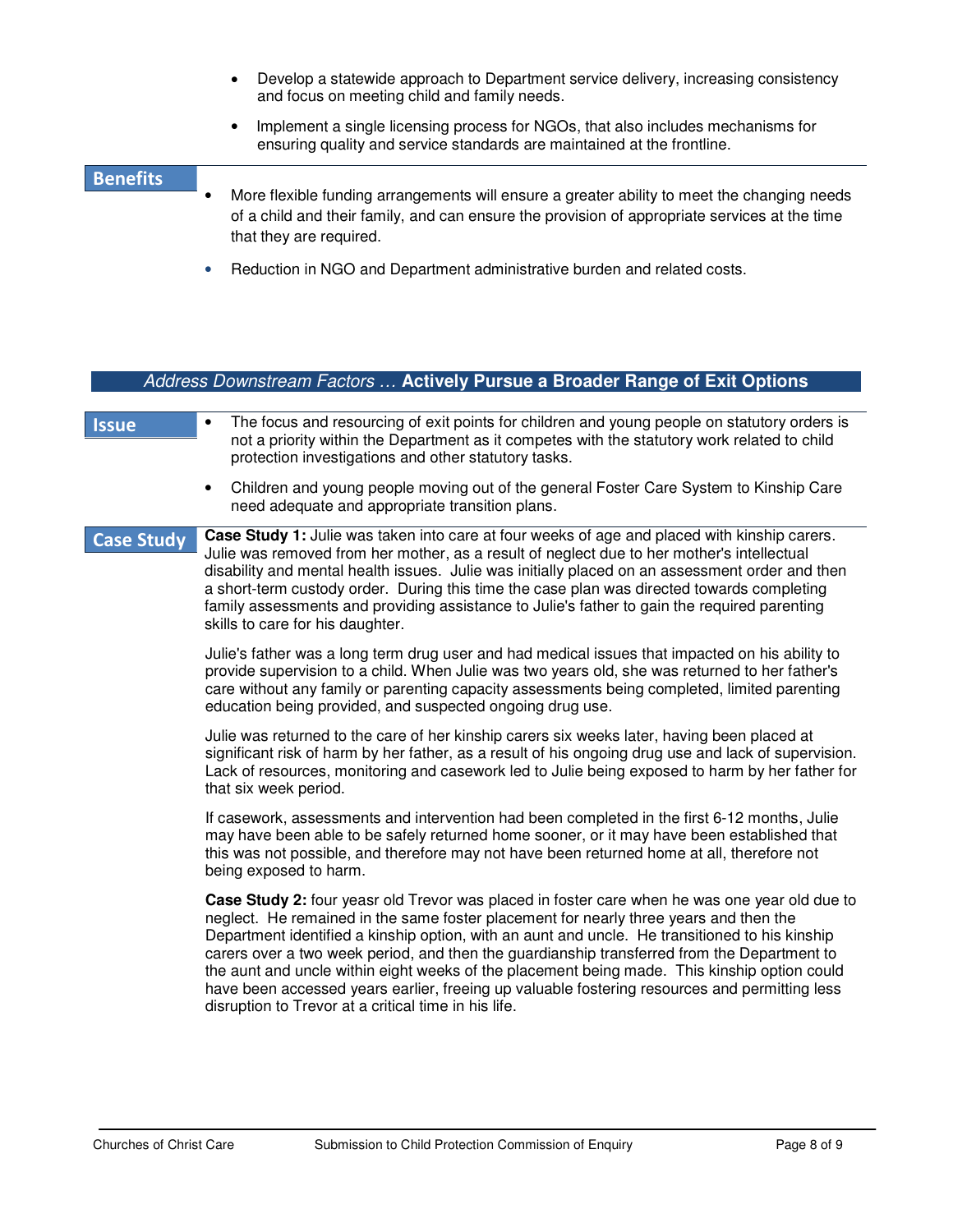| <b>Solutions</b> | $\bullet$ | Outsource all non statutory services from the Department to the non-government sector;                                                                                                                                                                                                                                                                                                                                                |
|------------------|-----------|---------------------------------------------------------------------------------------------------------------------------------------------------------------------------------------------------------------------------------------------------------------------------------------------------------------------------------------------------------------------------------------------------------------------------------------|
|                  | ٠         | Adequately resource services to target exit options;                                                                                                                                                                                                                                                                                                                                                                                  |
|                  | ٠         | Fully explore family and community kinship options;                                                                                                                                                                                                                                                                                                                                                                                   |
|                  | ٠         | Pursue transfer of guardianship from the Chief Executive to the kinship carer;                                                                                                                                                                                                                                                                                                                                                        |
|                  |           | Focus on and resource moving children and young people out of the child protection system<br>as the child protection issues for the family are addressed;                                                                                                                                                                                                                                                                             |
|                  |           | Where it is identified that a statutory order is required in the medium to long term, primary<br>focus should be given to securing a placement with family or kin; and                                                                                                                                                                                                                                                                |
|                  | $\bullet$ | Use residential services to assist young people to stabilise behaviours, while exploring all<br>family and kinship placement options for the young person. Once family or kinship options<br>are identified for the young person, the NGO service can assess and up-skill the family, if<br>required.                                                                                                                                 |
| <b>Benefits</b>  | $\bullet$ | Resourcing of exit options are more targeted. This means that for the family the NGO<br>service is not the statutory agency and therefore is more likely to engage positively with the<br>agency on the issues and identifying alternative family or kinship options for placement.<br>Additionally, the NGO is not burdened by the workload of the court process therefore is able<br>to prioritise the exit options for the family. |
|                  |           | Kinship care services can ensure that full exploration is undertaken of the transfer of<br>guardianship from Chief Executive to the kinship carer as per S59 of the Child Protection<br>Act whereby guardianship can be granted to another suitable person.                                                                                                                                                                           |
|                  | $\bullet$ | Foster care services can ensure all family and kinship options have been identified and<br>assessed and up-skilling occurs if required. This will result in locating family options for<br>children in care so they may exit the out-of-home care system, ensuring better flow through<br>of children who can safely be placed with family or kin and leaving children in foster<br>placements who require the placement.             |
|                  |           | When there are planned options and resourced interventions that allow tracking of kinship<br>options and timely transitions, good outcomes are attained for children and young people.                                                                                                                                                                                                                                                |